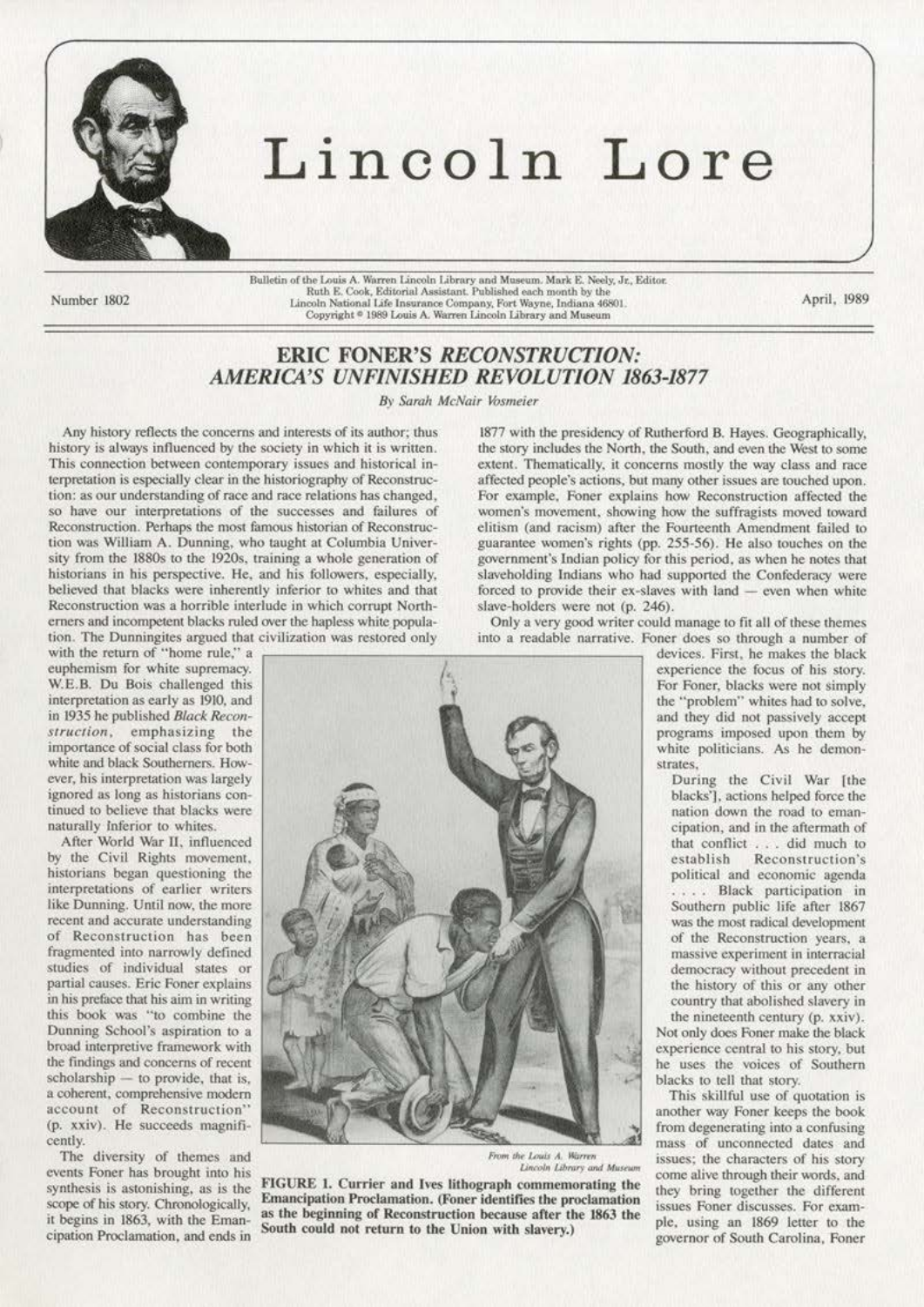lets A.D. Lewis, a black North Carolinian, describe race relations in the South.

I was in my field at my own work and this Jones [a white man] came by me and drove up to a man's gate that live close by . . . and ordered my child to come there and open that gate for him ... while there was children in the yard at the same time not more than twenty vards from him and jest because they were white and mine black he wood not call them to open the gate. . . . I spoke gently to him that [the white children] would open the gate ... He got out of his buggy . . . and walked nearly hundred yards rite into my field where I was at my own work and double his fist and strike me in the face three times and . . . cursed me [as] a dum old Radical . . . . Now governor I wants you to please rite to me how to bring this man to jestus.

Foner uses this quotation, not only to give us a window into the ex-slaves' world, but to show how significant these minor incidents really were.

Lewis' letter conveys worlds of meaning about Reconstruction: his powerful sense of place, his quiet dignity in the face of assault, his refusal to allow his son to be treated differently from white children or to let a stranger's authority be imposed on his family, the way an everyday encounter rapidly descended into violence and acquired political meaning, and Lewis' assumption . . . that blacks could expect justice from the government under which they lived (p. 122).

Another theme that ties Foner's book together is his emphasis on the importance of class and economic interest in understanding the conflicts of Reconstruction. Throughout the period, class interests affected how people tried to reshape the South. Although racism was obviously an important factor, Foner shows that economic concerns were more important than they might appear. For example, Foner shows how the planters wanted, above all else, to control labor.

Before the war, planters often encouraged their slaves to supplement their food rations by hunting or fishing; after the war though, many communities passed local ordinances outlawing poaching. These laws did allow vindictive whites to "get back at" their exslaves, but they also served a more practical, economic purpose: they were a means of forcing blacks to sign labor contracts with the planters. If the blacks had been able to hunt, they might have been able to eke out a meager existence independent of the whites. However, when they could not hunt, they had to buy all their food, and therefore had to contract with the planters for wages. Consequently, because local judges and sheriffs decided how strictly these laws were enforced, planters were willing to bargain away control over national or even state politics rather than lose control over local affairs.

From the Louis A. Warren Lincoln Library and Museum

FIGURE 2. Mitchell home, Stone River Battlefield (near Murfreesboro, Tennessee). During Reconstruction, the ex-slaves hoped to preserve their independence by becoming land-owners. Even when they could not buy land, they tried to escape the communal living quarters and work patterns of the plantations to sharecrop in single family units. Although this cabin looks isolated, it retains some communalism because it is a "double log cabin" apparently shared by two families.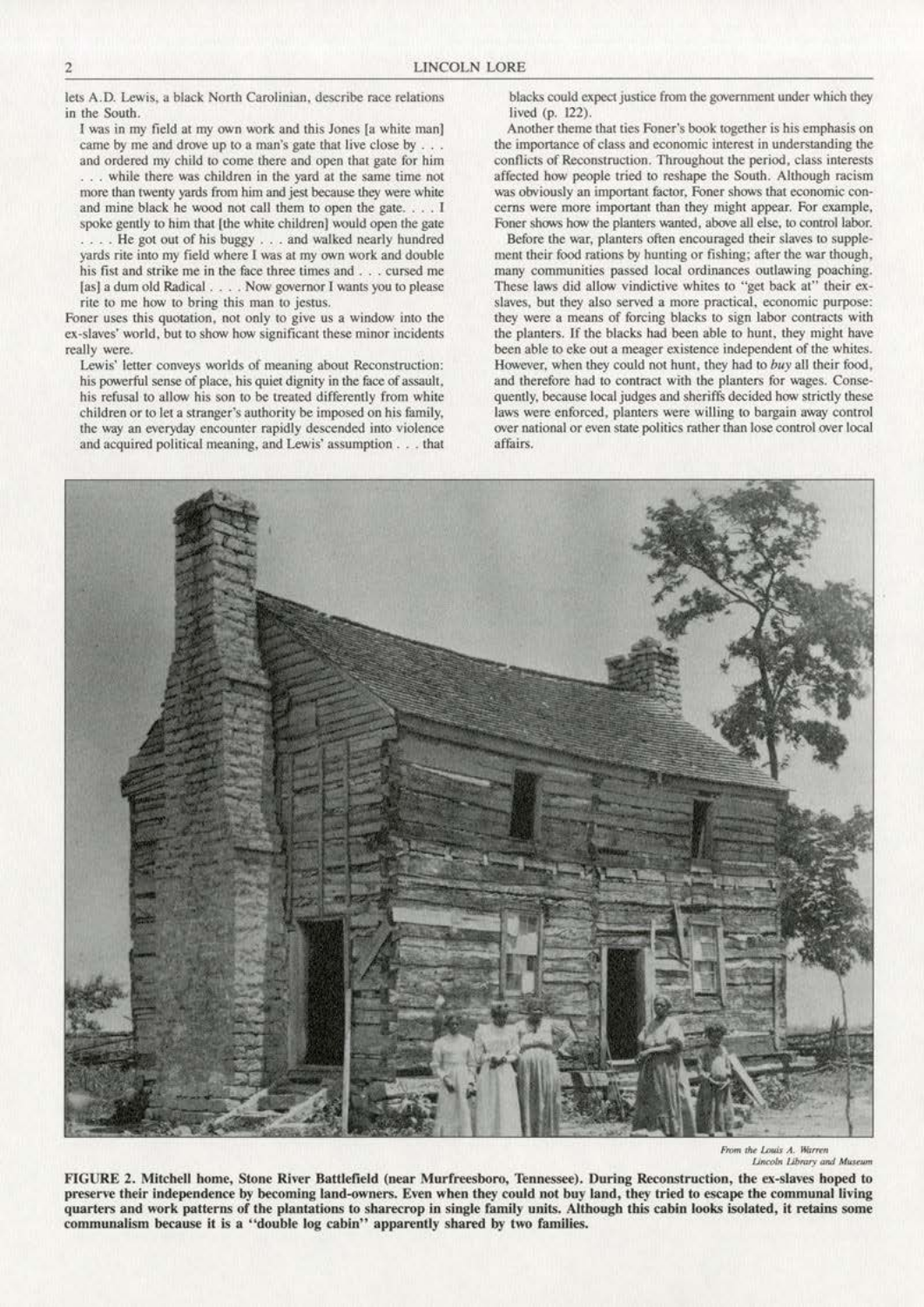

LIGTING A BUILD STORE IN ENCOUR AVENUE

HANGING A NEGRO IN CLARKSON STREET.

From the Louis A. Warren Lincoln Library and Museum

FIGURE 3. New York Draft Riot, from *Harper's Weekly*, August 1, 1863 - illustrating Foner's themes of class and racial conflict (workers attacking wealth on the left, blacks on the right).

If class and economic concerns were important in the South during Reconstruction, they were equally important in the North, and they explain, in large part, why Northerners eventually abandoned Reconstruction. A financial panic in 1873 led to a deep depression during the 1870s. (In fact, this period was known as "the Great Depression" until the stock market crash of 1929 ushered in an even deeper depression.) During the 1870s competition between Northern businesses became increasingly cut-throat, with entrepreneurs cutting costs and increasing productivity at the expense of their employees. The resulting class conflict changed the way Northern elites thought about workers in general, and therefore changed how they thought about the ex-slaves. As Foner explains, the depression of the 1870s "rudely disrupted visions of social harmony" and the dream that America was a society without class conflict.

As widespread tension between labor and capital emerged as the principal economic and political problem of the day, public discourse fractured along class lines . . . . In the nation's large cities, and at the upper echelons of both major parties, older notions of equal rights and the dignity of labor gave way before a sense of the irreducible barriers separating the classes and a preoccupation with the defense of property . . . and the economic status quo (p. 517).

Thus, Northern industrialists began enacting laws to control their labor force, and these Northern laws sometimes bore remarkable resemblance to the laws Southern whites enacted to control black laborers. For example, in Indiana, new laws forced men who refused employment to work on city streets, and allowed convicts to be "leased" out to local manufacturers; these laws resembled Southern vagrancy laws which forced blacks into labor contracts and leased Southern black criminals to local planters (p. 519).

This decreasing sympathy for the working class in the North allowed more overt racism to creep into public discussions of Reconstruction. Foner cites James S. Pike, Lincoln's ambassador to the Netherlands, as one of the most influential examples of this trend of increasingly blatant racism. Pike had been an abolitionist journalist before the war, but in 1873 he began writing articles describing Reconstruction in South Carolina in virulently racist terms. (The articles were later gathered together and published as The Prostrate State.) Pike described South Carolina government as being overrun with corruption and controlled by "a mass of black barbarism . . . the most ignorant democracy that mankind ever saw." Pike's influential descriptions encouraged Northerners to see the planters as the legitimate rulers of the South and blacks an animal-like beings who needed to be controlled.

Lincoln, himself, appears in less than 50 of Foner's pages, but the actions of his associates (like Pike) during Reconstruction often reveal aspects of their characters that might not have been obvious during Lincoln's lifetime. For example, Lincoln students who have not explored American politics after Lincoln's death might be surprised by General Benjamin "Beast" Butler's life after the war (see pp. 431-492). Butler had been a Democrat in the 1850s, but later converted to Republicanism. After the war he became even more radical, shocking reform-minded Republicans like Carl Schurz with his radical agenda as well as his political style. Frequently equated with Karl Marx, Butler advocated legislation (like limiting the work day to eight hours) that was criticized as an attack on private property. His political style even inspired the word "Butlerism" to describe a new form of mass politics. Butler was a master of a kind of emotional politicking that was eventually known as "waving the bloody shirt." (When the Republicans "waved the bloody shirt" they appealed to the voters' emotional loyalty for the Union and avoided discussing the issues.) The phrase may in fact originate with one of Butler's stunts. While arguing for legislation against the Ku Klux Klan, Butler actually brought a bloody shirt into Congress as evidence of a brutal whipping a Northerner had received in the South.

Even Lincoln students with limited knowledge about events after 1865 should have no difficulty with Foner's book because he does not assume prior knowledge of Reconstruction events. However, he does not always define his terms explicitly. "White line" Democrats are referred to several times, but not indexed. (White Line was a group similar to the KKK, but in this context, Foner apparently means Democrats who emphasized the "color line," and prevented blacks from voting.) "Stalwart" Republicans (who emphasized the importance of party organization and patronage, ignoring ideology) are defined only in context on page 484.

Foner's book is so impressive that one reviewer has complained, "because this synthesis is so successful and thorough, it does raise one unsettling question. . . what is left to be done?" (Michael